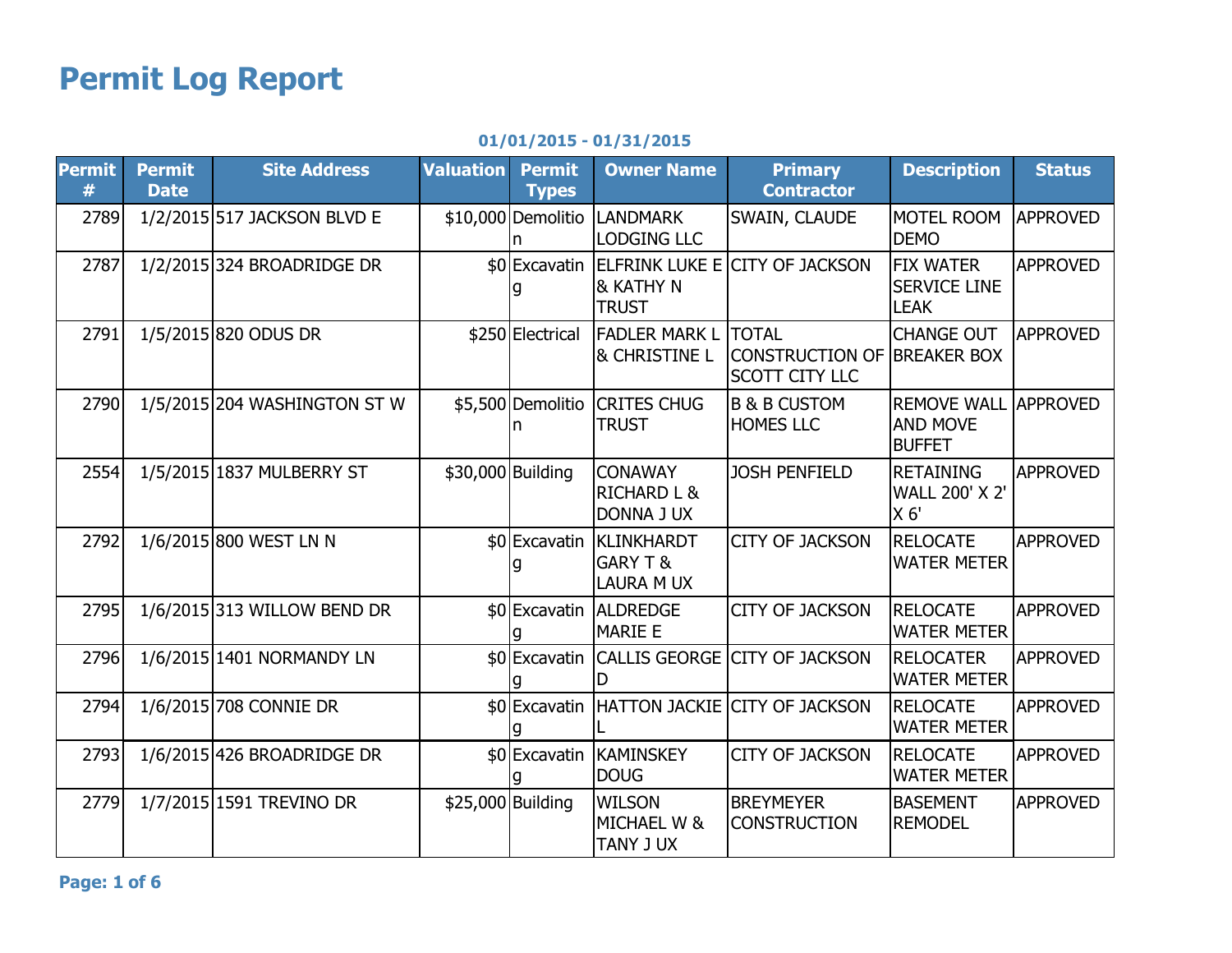| <b>Permit</b><br># | <b>Permit</b><br><b>Date</b> | <b>Site Address</b>           | <b>Valuation</b>   | <b>Permit</b><br><b>Types</b> | <b>Owner Name</b>                                      | <b>Primary</b><br><b>Contractor</b>                                | <b>Description</b>                                                           | <b>Status</b>   |
|--------------------|------------------------------|-------------------------------|--------------------|-------------------------------|--------------------------------------------------------|--------------------------------------------------------------------|------------------------------------------------------------------------------|-----------------|
| 2782               |                              | 1/7/2015 1515 KIMBELAND DR    |                    | $$1,800$ Building             | <b>RUSS WILEY</b>                                      | <b>FOLTZ BROTHERS</b><br><b>CONSTRUCTION</b>                       | <b>NEW</b><br>SIDEWALK 58'<br>11                                             | <b>APPROVED</b> |
| 2785               |                              | 1/8/2015 2612 JACKSON BLVD E  | \$110,000 Building |                               | <b>TURNER JAMES</b><br>E                               | <b>ESTES</b><br>CONSTRUCTION OF REMODEL<br><b>JACKSON</b>          | <b>INTERIOR</b><br><b>FROM FIRE TO</b><br><b>BUILDING</b>                    | <b>APPROVED</b> |
| 2783               |                              | 1/9/2015 2454 STOTLER WAY     |                    | $$1,000$ Building             | <b>JERRY</b><br><b>MITCHELL</b>                        | 1SELF                                                              | NEW <sub>6'</sub><br><b>PRIVACY</b><br><b>FENCE</b>                          | <b>APPROVED</b> |
| 2788               |                              | 1/9/2015 2432 MAIN ST E       |                    | \$8,000 Building              | STERLING CONT CANEDY SIGN &                            | <b>GRAPHICS</b>                                                    | 2 PERM<br><b>ATTACHED</b><br><b>SIGNS</b>                                    | <b>APPROVED</b> |
| 2799               |                              | 1/12/2015 2705 JACKSON BLVD E | \$25,900 Sign      |                               | <b>STEV HORST</b>                                      | M & M SIGN, LLC /<br><b>WALTER</b><br><b>MARGRABE</b>              | <b>SIGN</b>                                                                  | <b>APPROVED</b> |
| 2798               |                              | 1/13/2015 2665 OLD TOLL RD    |                    | $$1,500$ Building             |                                                        | NALL DWAINE H ADAMS GENERAL<br>& CRISTAL G UX CONSTRUCTION,<br>LLC | <b>NEW</b><br><b>CONCRETE</b><br>PATIO 24" X<br>24"                          | <b>APPROVED</b> |
|                    |                              | 2784 1/13/2015 612 DONNA DR N | \$152,033 Building |                               | <b>BLUE DIAMOND</b><br><b>CONST</b>                    | <b>BLUE DIAMOND</b><br><b>CONSTRUCTION</b><br><b>LLC</b>           | <b>NEW SING</b><br><b>FAM RES ON</b><br><b>SLAB</b>                          | <b>APPROVED</b> |
| 2800               |                              | 1/13/2015 302 GREENSFERRY RD  |                    | \$500 Electrical              | KLOB LINNVILLE 1SELF<br>& BETTY                        |                                                                    | <b>REPLACE OLD</b><br><b>CIRCUIT BOX</b><br><b>TO 200 AMP</b>                | <b>APPROVED</b> |
|                    |                              | 2766 1/14/2015 189 LACEY ST N | \$198,125 Building |                               | <b>WREN HOMES</b><br><b>LLC</b>                        | <b>WREN HOMES, LLC</b>                                             | <b>NEW 1821 SQ</b><br>OFFICE SUITE                                           | <b>APPROVED</b> |
| 2767               |                              | 1/14/2015 315 MISSOURI ST S   | \$219,000 Building |                               | <b>JACKSON R 2</b><br><b>SCHOOL</b><br><b>DISTRICT</b> | <b>BOLLINGER, JEFF</b>                                             | <b>ADDITION &amp;</b><br><b>RENO OF</b><br><b>FOOTBALL</b><br><b>STADIUM</b> | <b>APPROVED</b> |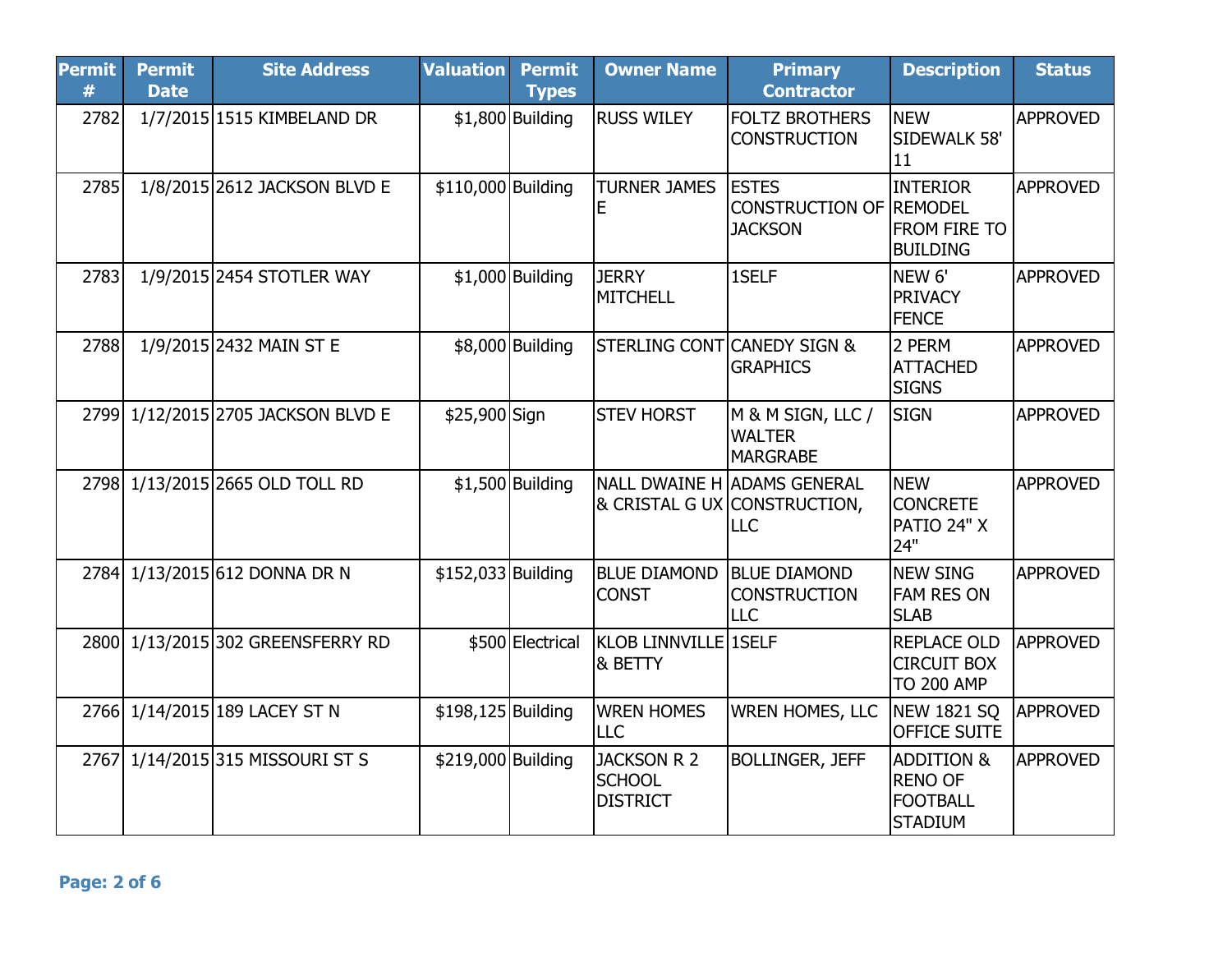| <b>Permit</b><br># | <b>Permit</b><br><b>Date</b> | <b>Site Address</b>                 | <b>Valuation</b> | <b>Permit</b><br><b>Types</b> | <b>Owner Name</b>                                                    | <b>Primary</b><br><b>Contractor</b>           | <b>Description</b>                              | <b>Status</b>   |
|--------------------|------------------------------|-------------------------------------|------------------|-------------------------------|----------------------------------------------------------------------|-----------------------------------------------|-------------------------------------------------|-----------------|
| 2801               |                              | 1/16/2015 2451 N HIGH ST            | \$7,640 Sign     |                               | <b>DONKERS INC</b>                                                   | <b>CANEDY SIGN &amp;</b><br><b>GRAPHICS</b>   | <b>SIGN</b>                                     | <b>APPROVED</b> |
| 2812               | 1/20/2015 413 KNOX           |                                     |                  | a                             | \$0 Excavatin SARA FULLER                                            | <b>CITY OF JACKSON</b>                        | <b>RELOCATE</b><br><b>WATER METER</b>           | <b>APPROVED</b> |
| 2811               |                              | 1/20/2015 2335 BAINBRIDGE           |                  | q                             | \$0 Excavatin STRICKLAND<br><b>JOHN D &amp;</b><br><b>MOLLY A</b>    | <b>CITY OF JACKSON</b>                        | <b>RELOCATE</b><br><b>WATER METER</b>           | <b>APPROVED</b> |
|                    |                              | 2810 1/20/2015 405 SHAWNEE BLVD N   |                  | g                             | \$0 Excavatin SEABAUGH<br>LEROY E &<br><b>GERALDINE</b>              | <b>CITY OF JACKSON</b>                        | <b>RELOCATE</b><br><b>WATER METER</b>           | <b>APPROVED</b> |
| 2809               |                              | 1/20/2015 409 MORGAN ST             |                  | g                             |                                                                      | \$0 Excavatin DAWNA PARKER CITY OF JACKSON    | <b>RELOCATE</b><br><b>WATER METER</b>           | <b>APPROVED</b> |
| 2807               |                              | 1/20/2015 1029 LEIGH ANN CT         |                  | g                             | \$0 Excavatin SEABAUGH<br><b>RANDY G &amp;</b><br><b>DIANA S</b>     | <b>CITY OF JACKSON</b>                        | <b>RELOCATE</b><br><b>WATER METER</b>           | <b>APPROVED</b> |
| 2815               |                              | 1/20/2015 128 BAST ST S             |                  | g                             | \$0 Excavatin BAD TO THE<br><b>BONE</b><br><b>INVESTMENTS</b><br>LLC | <b>CITY OF JACKSON</b>                        | <b>RELOCATE</b><br><b>WATER METER</b>           | <b>APPROVED</b> |
|                    |                              | 2808 1/20/2015 726 INDEPENDECE ST E |                  | g                             | \$0 Excavatin LEE STEVEN A<br>JR & DEBORAH<br><b>DUX</b>             | <b>CITY OF JACKSON</b>                        | RELOCATE<br><b>WATER</b><br>METER'              | <b>APPROVED</b> |
| 2806               |                              | 1/20/2015 607 AUGUST ST             |                  | \$125 Mechanic<br>al          | <b>CHRIS BROWN</b>                                                   | <b>BILL'S HEATING &amp;</b><br><b>COOLING</b> | <b>GAS</b><br><b>PRESSURE</b><br><b>INSPECT</b> | <b>APPROVED</b> |
|                    |                              | 2814 1/20/2015 429 GOODSON DR       |                  | g                             | \$0 Excavatin BROWN DANIEL<br>R & ROBERTA L<br><b>UX</b>             | <b>CITY OF JACKSON</b>                        | <b>RELOCATE</b><br><b>WATER METER</b>           | <b>APPROVED</b> |
|                    |                              | 2813 1/20/2015 1426 TANGLEWOOD      |                  | \$0 Excavatin                 | <b>TRANKLER</b><br><b>FRANK &amp; DEBRA</b>                          | <b>CITY OF JACKSON</b>                        | <b>RELOCATE</b><br><b>WATER METER</b>           | <b>APPROVED</b> |
|                    |                              | 2802 1/21/2015 321 S HIGH           |                  | $$1,453$ Building             | ELLIS JOHN E &<br><b>DOROTHY J UX</b>                                | <b>CAROLINA</b><br><b>CARPORTS INC</b>        | <b>CARPORT</b>                                  | <b>APPROVED</b> |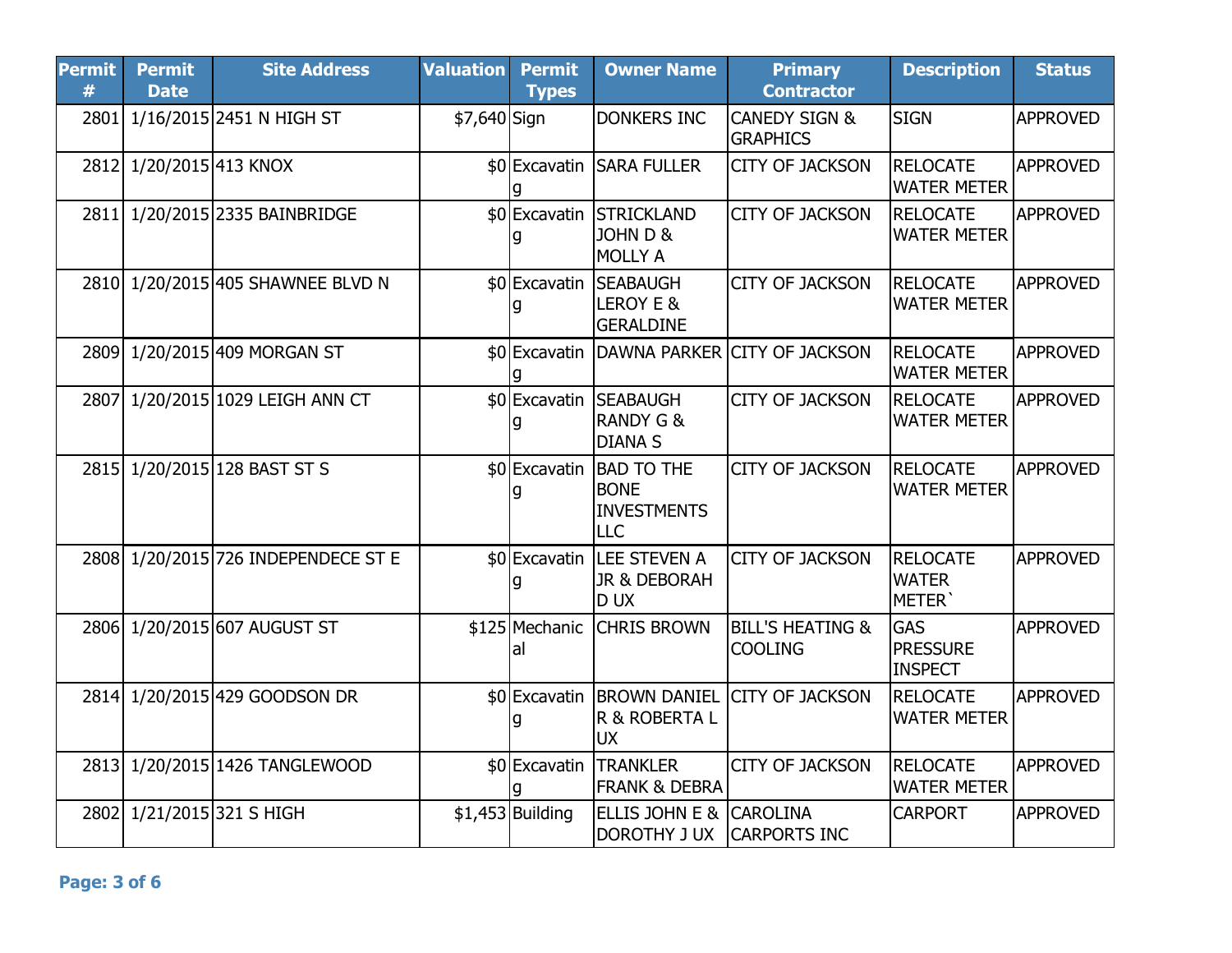| <b>Permit</b><br># | <b>Permit</b><br><b>Date</b> | <b>Site Address</b>                | <b>Valuation</b> | <b>Permit</b><br><b>Types</b> | <b>Owner Name</b>                                         | <b>Primary</b><br><b>Contractor</b>         | <b>Description</b>                                                                                                   | <b>Status</b>   |
|--------------------|------------------------------|------------------------------------|------------------|-------------------------------|-----------------------------------------------------------|---------------------------------------------|----------------------------------------------------------------------------------------------------------------------|-----------------|
| 2816               |                              | 1/22/2015 125 MAIN ST E            |                  | \$250 Excavatin JACKSON<br>q  | <b>CHAMBER OF</b><br><b>COMMMERCE</b>                     | MURILLO CABLE<br>ILLC                       | <b>BURY COAX</b><br><b>FOR CHARTER</b><br><b>COMM</b>                                                                | <b>APPROVED</b> |
|                    |                              | 2818 1/22/2015 741 DONNA LN        |                  | \$360 Electrical              | <b>LEROY</b><br><b>POURNEY</b>                            | MSI ELECTRIC INC                            | <b>CHANGE FUSE</b><br><b>PANEL TO</b><br><b>BREAKER</b>                                                              | <b>APPROVED</b> |
|                    |                              | 2819 1/22/2015 SHAWNEE BLVD S      |                  | q                             | \$100 Excavatin BULLINGER ROY EASTERN<br><b>DEAN ETAL</b> | MISSOURI<br>INDUSTRIES, INC                 | <b>INSTALL AT&amp;T</b><br><b>CABLE</b>                                                                              | <b>APPROVED</b> |
|                    |                              | 2803 1/23/2015 3248 JACKSON BLVD E |                  | \$500 Building                | <b>BIC MOTOR CO</b>                                       | <b>CANEDY SIGN &amp;</b><br><b>GRAPHICS</b> | <b>REMVE AND</b><br><b>REPLCE PERM</b><br><b>SIGN</b>                                                                | <b>APPROVED</b> |
|                    |                              | 2821 1/23/2015 935 GREENSFEERY RD  |                  |                               | \$0 Excavatin DOUG & GINA<br><b>KAMINSKEY</b>             | <b>CITY OF JACKSON</b>                      | <b>RELOCATE</b><br><b>WATER METER</b>                                                                                | <b>APPROVED</b> |
|                    |                              | 2817 1/23/2015 2130 RIDGE RD       |                  | \$806 Excavatin               | <b>IDEBBIE IVEY</b><br><b>PROPERTIES</b><br><b>LLC</b>    | MURILLO CABLE<br>ILLC                       | <b>BURY CABLE</b><br><b>FOR CHARTER</b>                                                                              | <b>APPROVED</b> |
| 2823               |                              | 1/26/2015 1924 BAINBRIDGE          |                  | \$1,000 Electrical            | <b>CAPE COUNTY</b><br><b>AREA</b><br><b>INVESTORS LLC</b> | AKB<br><b>CONSTRUCTION</b>                  | <b>ELECTRICAL</b><br><b>UPGRADE TO</b><br><b>200 AMP</b>                                                             | <b>APPROVED</b> |
| 2826               |                              | 1/27/2015 2004 LEE AVE             |                  | $$3,800$ Plumbing             | <b>IESI MO</b><br><b>CORPORATION</b>                      | <b>DUTCH</b><br><b>ENTERPRISES, INC</b>     | <b>REPAIR</b><br><b>WATER</b><br><b>SERVICE AND</b><br><b>CUT IN THE</b><br><b>RD</b>                                | <b>APPROVED</b> |
| 2825               |                              | 1/27/2015 101 COURT ST             |                  | $$3,800$ Building             | <b>JACKSON CITY</b><br><b>OF</b>                          | <b>FRONABARGER</b><br>CONCRETERS, INC       | <b>REPLACE</b><br><b>EXISTING</b><br><b>CONCRETE</b><br><b>TREADS &amp;</b><br><b>RISERS ON</b><br><b>REAR STEPS</b> | <b>APPROVED</b> |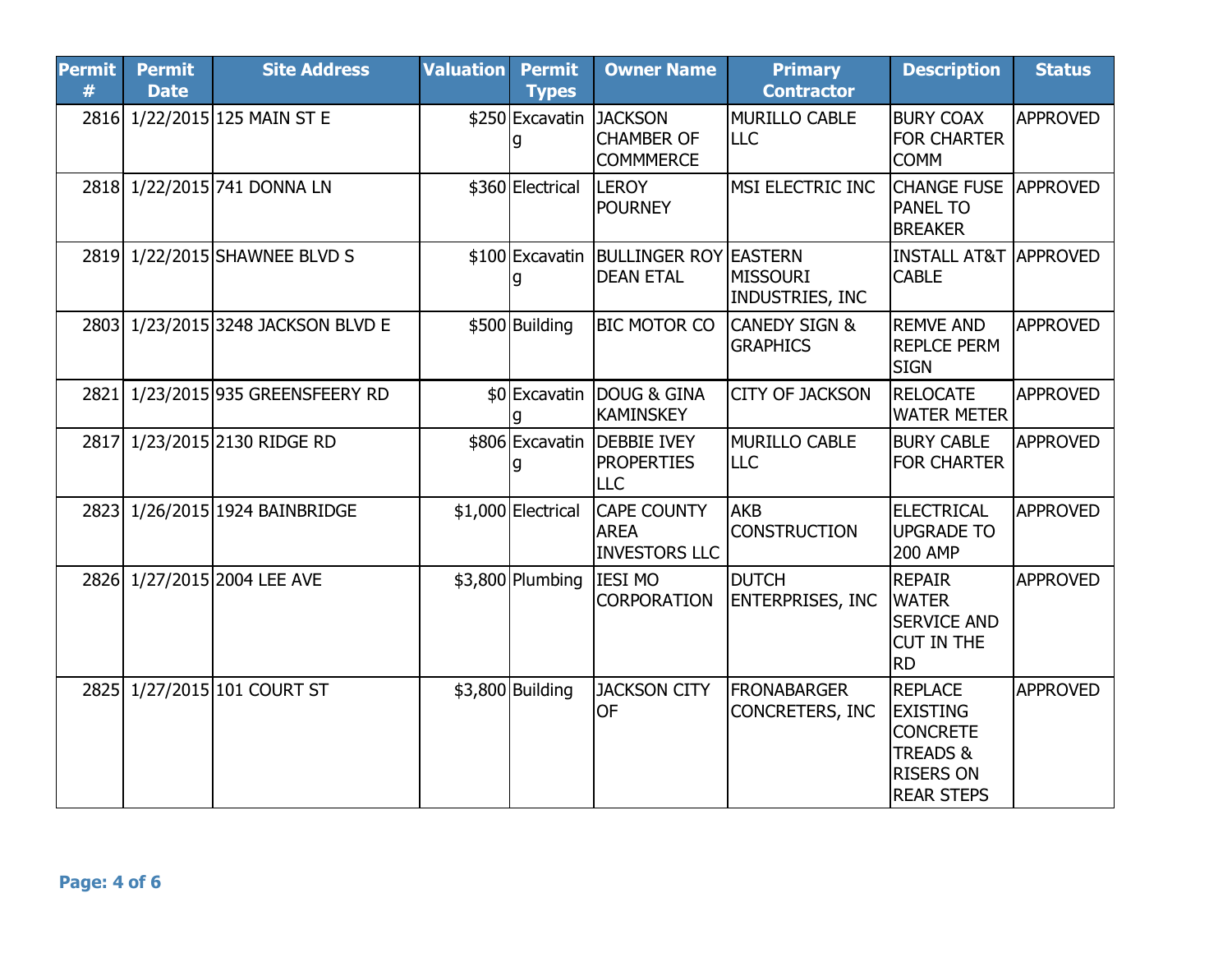| <b>Permit</b><br># | <b>Permit</b><br><b>Date</b> | <b>Site Address</b>                               | <b>Valuation</b> | <b>Permit</b><br><b>Types</b> | <b>Owner Name</b>                                                                     | <b>Primary</b><br><b>Contractor</b>                                                               | <b>Description</b>                                                              | <b>Status</b>   |
|--------------------|------------------------------|---------------------------------------------------|------------------|-------------------------------|---------------------------------------------------------------------------------------|---------------------------------------------------------------------------------------------------|---------------------------------------------------------------------------------|-----------------|
|                    |                              | 2822 1/27/2015 1671 COLUMBIA DR                   |                  | \$3,000 Building              | DANIEL YOUNG                                                                          | <b>FLANAGAN</b><br>CONSTRUCTION,<br>LEE W                                                         | NEW 6FT<br><b>WOODEN</b><br><b>PRIVACY</b><br><b>FENCE</b>                      | <b>APPROVED</b> |
|                    |                              | 2830 1/28/2015 121 EAST LANE                      |                  | lal                           | \$200 Mechanic PAINTED PONY<br><b>LLC</b>                                             | <b>TANKERSLEY</b><br><b>HEATING &amp;</b><br><b>COOLING</b>                                       | <b>MECHANICAL</b>                                                               | <b>APPROVED</b> |
|                    |                              | 2786 1/28/2015 597 VAIL DR                        |                  | \$5,000 Building              | <b>ZACH VENTURA</b>                                                                   | <b>JAMES</b><br><b>CONSTRUCTION</b>                                                               | <b>VINYL COATED APPROVED</b><br><b>CHAIN LINK</b><br><b>FENCE</b>               |                 |
|                    |                              | 2829 1/28/2015 2690 TRAVELERS WAY                 |                  | \$4,000 Plumbing              | <b>JACKSON</b><br><b>SENIOR</b><br><b>GARDEN</b><br><b>APARTMENTS II</b><br><b>LP</b> | <b>MUELLER</b><br><b>BROTHERS</b><br><b>IRRIGATION</b>                                            | <b>LAWN</b><br><b>SPRINKLER</b>                                                 | <b>APPROVED</b> |
|                    |                              | 2828 1/28/2015 2432 MAIN ST E                     |                  |                               |                                                                                       | \$1,800 Electrical STERLING CONT BC ELECTRIC, LLC                                                 | <b>INSTALLED</b><br><b>RECEPTACLES</b><br>AND 20 AMP<br><b>CIRCUIT</b>          | <b>APPROVED</b> |
| 2805               |                              | 1/28/2015 849 HILLCREST DR                        |                  | $$1,700$ Building             | <b>DEREK GAINS</b>                                                                    | <b>JAMES</b><br><b>CONSTRUCTION</b>                                                               | <b>NEW 4FT</b><br><b>CHAIN LINK</b><br><b>FNCE</b>                              | <b>APPROVED</b> |
| 2827               |                              | 1/28/2015 1424 & 1427 ROLLING<br><b>FIELDS DR</b> |                  | \$0 Excavatin LUDWIG          | <b>CHARLES H &amp;</b><br><b>MARY L</b>                                               | <b>CITY OF JACKSON</b>                                                                            | <b>FIX WATER</b><br><b>MAIN LEAK</b>                                            | <b>APPROVED</b> |
|                    |                              | 2833 1/29/2015 2413 TRAVELERS WAY                 |                  | \$0 Excavatin<br>q            | C K<br><b>INVESTMENT</b><br><b>PROPERTIES</b><br>LLC                                  | <b>CITY OF JACKSON</b>                                                                            | <b>FIX WATER</b><br><b>MAIN LEAK</b>                                            | <b>APPROVED</b> |
| 2834               |                              | 1/30/2015 705 JACKSON BLVD E                      |                  |                               | \$4,000 Plumbing WEISS BRIAN D                                                        | <b>BONNEY SEPTIC</b><br><b>TANK PUMPING &amp;</b><br><b>CHIMNEY SWEEP</b><br><b>SERVICE, BILL</b> | <b>REPAIR</b><br><b>SEWER LINE,</b><br><b>NEW LID FOR</b><br><b>GREASE TRAP</b> | <b>APPROVED</b> |